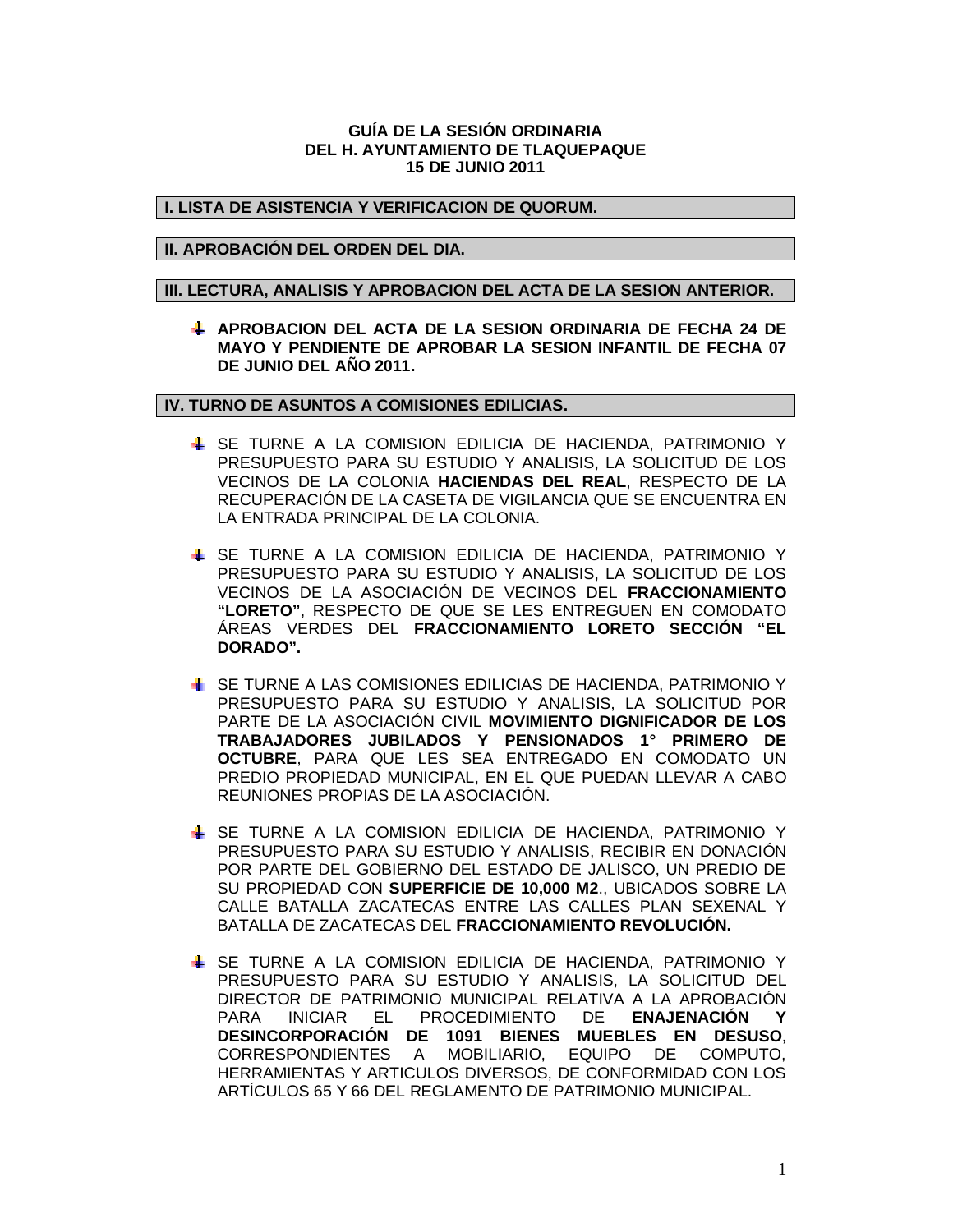# **V. LECTURA, EN CASO DE DEBATE Y APROBACION DE DICTAMENES DE COMISIONES.**

- EXP. 93/2010, DICTAMEN EN SENTIDO **IMPROCEDENTE** QUE TIENE POR OBJETO: SE RECHAZA LA **CREACIÓN DE LA POLICÍA MONTADA**, ASÍ COMO **LA POLICÍA ECOLÓGICA**, POR NO SER VIABLES. SE DETERMINA QUE EN CUANTO EL ESCUADRÓN CANINO, SOLO SUSTITUIRÁN LOS 5 CANES EXISTENTES POR OTROS DE MENOR EDAD.
- EXP. 81/2011, DICTAMEN EN SENTIDO PROCEDENTE QUE TIENE POR OBJETO: **PRIMERO.-** SE APRUEBA ENTREGAR EN COMODATO A FAVOR **DEL COLEGIO MÉDICO DE TLAQUEPAQUE, JALISCO A.C.** EL PREDIO PROPIEDAD MUNICIPAL UBICADO EN EL FRACCIONAMIENTO **CANTERA COLORADA**, EN LA CALLE VICENTE GUERRERO CON UNA SUPERFICIE DE 3,925.64 METROS CUADRADOS, POR UN TÉRMINO DE 15 AÑOS, CONTADOS A PARTIR DE LA FIRMA DEL CONTRATO RESPECTIVO, PARA OFICINAS, SALÓN DE EVENTOS Y CONSULTORIOS MÉDICOS, PARA BRINDAR EL SERVICIO A LA POBLACIÓN EN GENERAL PRINCIPALMENTE A LAS PERSONAS DE BAJOS RECURSOS**. SEGUNDO.-** SE FACULTA AL PRESIDENTE MUNICIPAL, SÍNDICO MUNICIPAL, SECRETARIO GENERAL Y ENCARGADO DE LA HACIENDA MUNICIPAL A FORMALIZAR EL CONTRATO DE COMODATO RESPECTIVO.
- EXP. 75/2011, DICTAMEN EN SENTIDO PROCEDENTE QUE TIENE POR OBJETO: **PRIMERO.-** SE APRUEBA OTORGAR EN COMODATO LAS VIALIDADES PÚBLICAS DEL DESARROLLO HABITACIONAL DENOMINADO **"LOS NARANJOS"** A LA ASOCIACIÓN DE VECINOS DE DICHO DESARROLLO, POR UN TÉRMINO DE 15 AÑOS, CONTADOS A PARTIR DE LA FIRMA DEL CONTRATO RESPECTIVO. **SEGUNDO.-** SE FACULTA AL PRESIDENTE MUNICIPAL, AL SÍNDICO MUNICIPAL, AL SECRETARIO GENERAL Y AL ENCARGADO DE LA HACIENDA MUNICIPAL PARA LA FORMALIZACIÓN DEL CONTRATO DE COMODATO RESPECTIVO EN LOS TÉRMINOS DEL PRESENTE DICTAMEN.
- EXP. 170/2010, DICTAMEN EN SENTIDO **IMPROCEDENTE** QUE TIENE POR OBJETO: SE RECHAZA EL PAGO DE LA **INDEMNIZACIÓN** SOLICITADA POR LA **C. OCTAVIA RIVERA GARCÍA** POR LA AFECTACIÓN DEL PREDIO PROPIEDAD DEL C. FILEMÓN PLATA VELÁZQUEZ, SIN QUE ESTO IMPLIQUE UNA NEGATIVA DE PAGO O RECHAZO A LA INDEMNIZACIÓN SOLICITADA.
- EXP. 79/2011, DICTAMEN EN SENTIDO PROCEDENTE QUE TIENE POR OBJETO: **PRIMERO**.- SE APRUEBA RECIBIR EN DONACIÓN A FAVOR DEL H. AYUNTAMIENTO DE PARTE DEL C. MANUEL GUTIÉRREZ FRANCO, LA **FRACCIÓN LL** PARA LA VIALIDAD LOCAL DENOMINADA ZALATITÁN CON UNA SUPERFICIE DE 2,069.45 M2 DEL PREDIO RUSTICO DENOMINADO **"LOS NOPALES",** UBICADO ENTRE LAS CALLES NICOLÁS BRAVO Y COLON DE LA COLONIA LINDA VISTA DE ESTE MUNICIPIO. **SEGUNDO**.- SE FACULTA AL PRESIDENTE MUNICIPAL, SÍNDICO MUNICIPAL, SECRETARIO GENERAL DEL AYUNTAMIENTO Y ENCARGADO DE LA HACIENDA MUNICIPAL PARA FORMALIZAR LA ESCRITURA DE DONACIÓN ANTE NOTARIO PÚBLICO. **TERCERO**.- SE LLEVE A CABO LA INCORPORACIÓN AL PATRIMONIO MUNICIPAL RESPECTO DE LA SUPERFICIE DONADA AL MUNICIPIO POR CONCEPTO DE VIALIDAD PÚBLICA ZALATITÁN.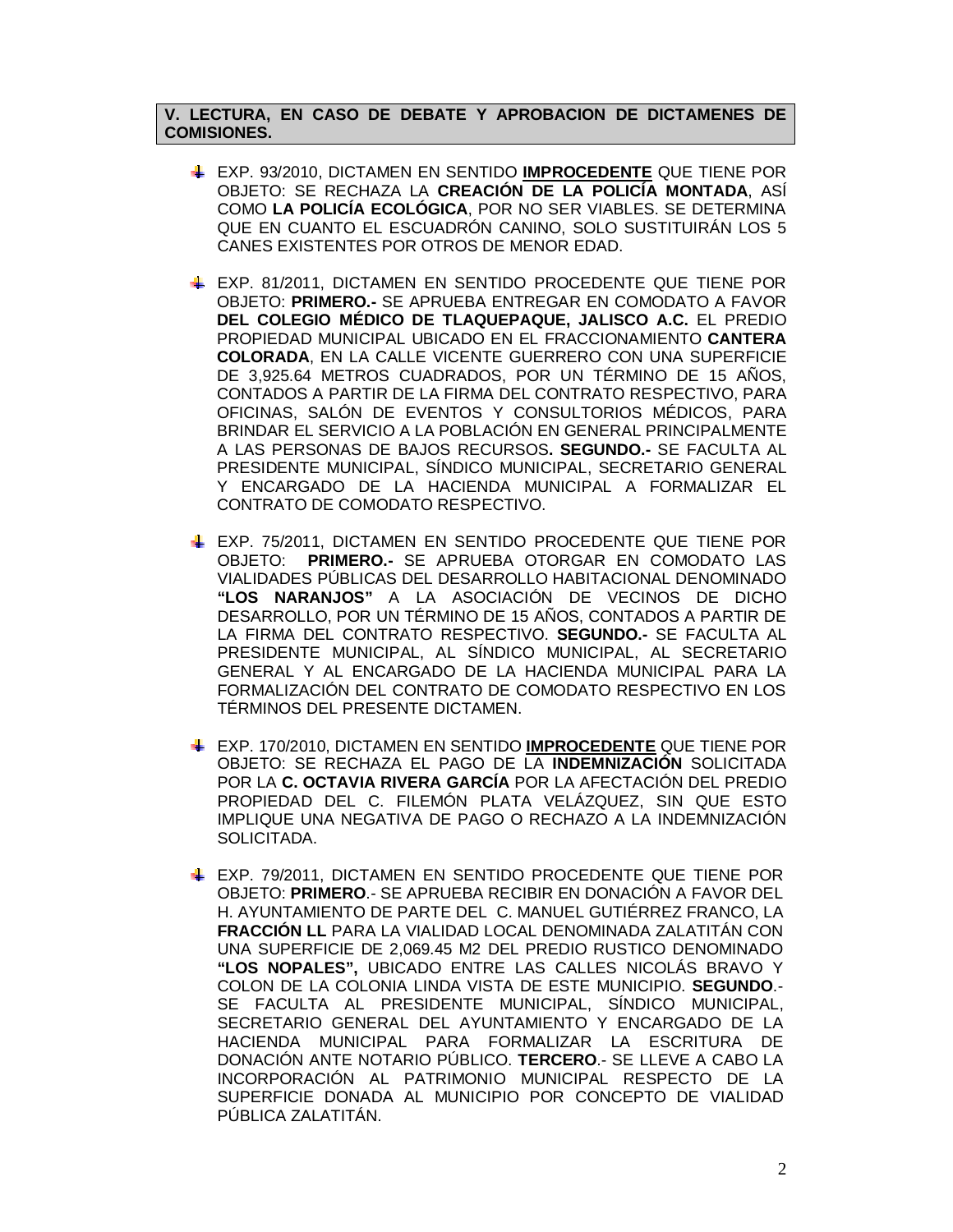- EXP. 263/2010, DICTAMEN EN SENTIDO **IMPROCEDENTE** QUE TIENE POR OBJETO: SE RECHAZA LA APROBACIÓN DE LA FIRMA DEL CONVENIO DE COORDINACIÓN Y COLABORACIÓN REGIONAL CON EL **INSTITUTO DE INFORMACIÓN TERRITORIAL** DEL ESTADO DE JALISCO, POR LOS RAZONAMIENTOS VERTIDOS EN EL CUERPO DEL PRESENTE DICTAMEN.
- EXP. 55/2011, DICTAMEN EN SENTIDO **IMPROCEDENTE** QUE TIENE POR OBJETO: SE RECHAZA EL PAGO DE LA **INDEMNIZACIÓN** SOLICITADA POR EL **C. ELÍAS MICHEL CUEVAS,** SIN QUE ESTO IMPLIQUE UNA NEGATIVA DE PAGO O RECHAZO A LA INDEMNIZACIÓN SOLICITADA.
- EXP. 80/2011, DICTAMEN EN SENTIDO PROCEDENTE QUE TIENE POR OBJETO: **PRIMERO.-** SE APRUEBA ENTREGAR EN DONACIÓN A FAVOR DEL PATRONATO DEL **CENTRO DE INTEGRACIÓN JUVENIL JALISCO A.C.** EL PREDIO PROPIEDAD MUNICIPAL UBICADO EN LA CALLE VISTA A LA CAMPIÑA DEL FRACCIONAMIENTO **"MIRADOR DEL TESORO"** UNA SUPERFICIE 6,579.92 M2. **SEGUNDO.-** SE FACULTA AL PRESIDENTE MUNICIPAL, SÍNDICO MUNICIPAL, SECRETARIO GENERAL Y ENCARGADO DE LA HACIENDA MUNICIPAL A FORMALIZAR EN ESCRITURA PÚBLICA LA DONACIÓN **TERCERO.-** SE ORDENA A LA DIRECCIÓN DE PATRIMONIO MUNICIPAL LLEVAR A CABO LA DESINCORPORACIÓN DEL INMUEBLE REFERIDO.
- EXP. 192/2010, DICTAMEN EN SENTIDO **IMPROCEDENTE** QUE TIENE POR OBJETO: SE RECHAZA LA PETICIÓN ELEVADA A ESTE AYUNTAMIENTO PARA **MODIFICAR EL ARTÍCULO 57** DEL REGLAMENTO INTERIOR DEL AYUNTAMIENTO Y DE LA ADMINISTRACIÓN PÚBLICA, PARA QUE EN VEZ DE CITAR CON 24 HRS DE ANTICIPACIÓN, SE MODIFIQUE Y SE SEÑALE SE CITE CON 48 HRS DE ANTICIPACIÓN.
- EXP. 22/2011, DICTAMEN EN SENTIDO **IMPROCEDENTE** QUE TIENE POR OBJETO: PRIMERO.- SE RECHAZA LA PETICIÓN ELEVADA A ESTE AYUNTAMIENTO PARA EL PROYECTO DE MEJORA PARA EL **RASTRO MUNICIPAL,** POR SER UNA FUNCIÓN EJECUTIVA. SEGUNDO.- SE INSTRUYE A LA DIRECCION GENERAL DE SERVICIOS PUBLICOS MUNICIPALES LA SITUACIÓN DEL RASTRO DESCRITO EN EL ACUERDO PRIMERO Y PROCEDA CONFORME A DERECHO CORRESPONDA.
- EXP. 226/2010, DICTAMEN EN SENTIDO PROCEDENTE QUE TIENE POR OBJETO: **PRIMERO**.- SE DETERMINA LA CREACIÓN DE LA SUBCOMANDANCIA PERTENECIENTE AL SECTOR DOS, DEPENDIENTE DE LA COMISARÍA DE LA POLICÍA PREVENTIVA DEL MUNICIPIO DE TLAQUEPAQUE, LA CUAL SE UBICARÁ EN LA COMUNIDAD DE SAN MARTÍN DE LAS FLORES DE ABAJO. **SEGUNDO.-** SE DETERMINA QUE SE CREA LA SUBCOMANDANCIA EN EL PREDIO DE PATRIMONIO MUNICIPAL CON EL NÚMERO DE CÓDIGO 385.**TERCERO.-** LA CONSTRUCCIÓN DE LA SUBCOMANDANCIA SE REALIZARÁ CON RECURSOS DEL SUBSIDIO **SUBSEMUN**, CORRESPONDIENTE AL AÑO 2011, HASTA POR LA CANTIDAD DE **\$ 4'500,000.00 (CUATRO MILLONES QUINIENTOS MIL PESOS M. N.**), DE ACUERDO AL PROYECTO DE OBRAS PÚBLICAS. **CUARTO.-** NOTIFÍQUESE AL PRESIDENTE MUNICIPAL, SECRETARIO GENERAL, SINDICO, COMISARIO DE LA POLICÍA PREVENTIVA DEL MUNICIPIO DE TLAQUEPAQUE, AL DIRECTOR DE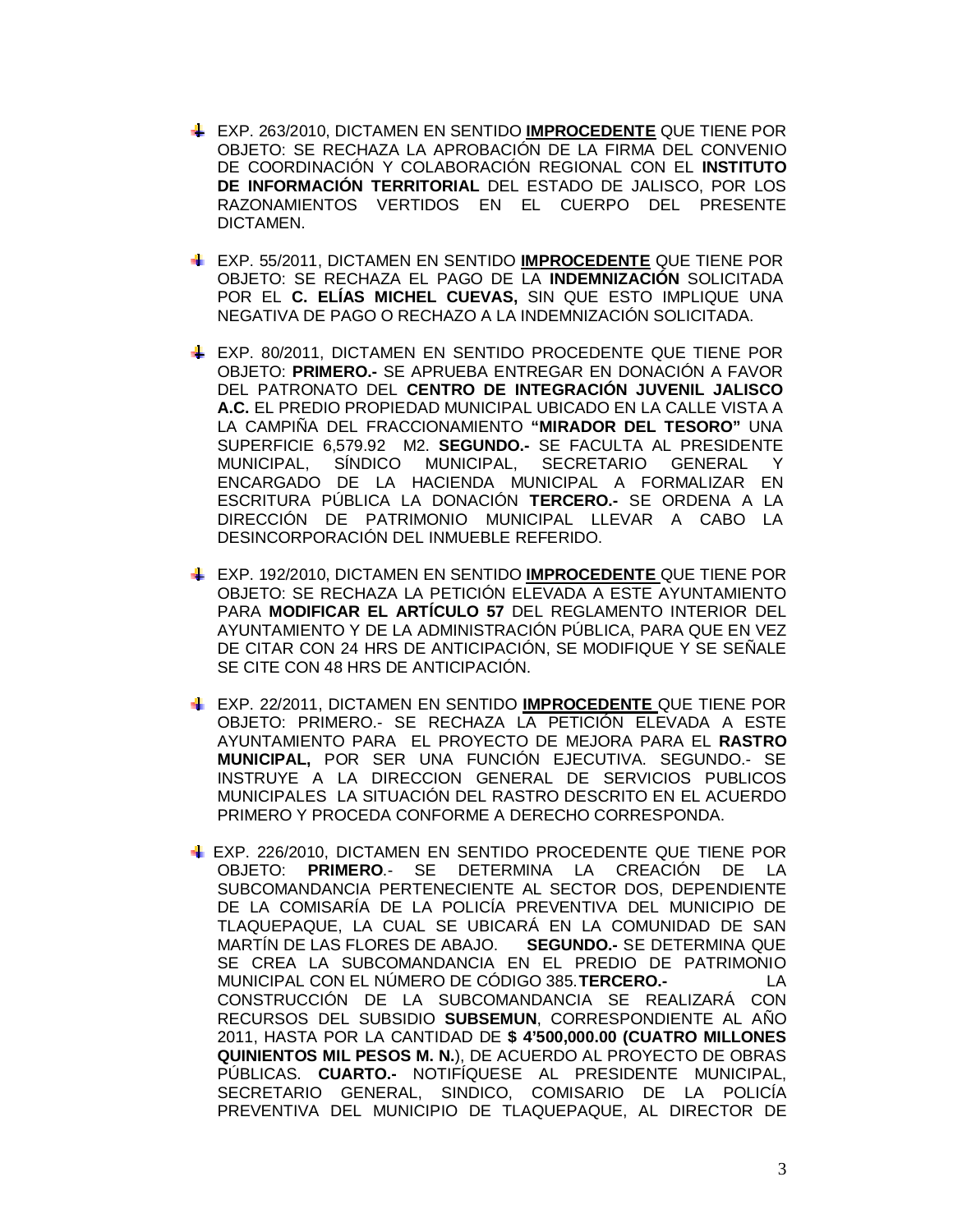OBRAS PUBLICAS, AL TESORERO, AL DIRECTOR DE PATRIMONIO MUNICIPAL, Y REGIDORES.

# **VI. ASUNTOS GENERALES.**

- SE AUTORICE LA DESINCORPORACIÓN DEL PATRIMONIO MUNICIPAL DE DOS PANTALLAS DE PLASMA, TV. MONITOR LCD MARCA SAMSUNG DE 18.5" CON UNA VALOR DE \$3,400.00 C/U, MISMAS QUE FUERON OTORGADAS COMO PREMIO A LOS GANADORES DEL PRIMERO Y SEGUNDO LUGAR DE LA XVII MUESTRA DE ALTARES DE MUERTOS QUE REALIZÓ EL PASADO 02 DE NOVIEMBRE DEL AÑO 2010.
- SE AUTORICE AL PRESIDENTE MUNICIPAL, SECRETARIO DEL AYUNTAMIENTO, SINDICO MUNICIPAL Y ENCARGADO DE LA HACIENDA MUNICIPAL PARA LA FIRMA DEL CONTRATO DE COMODATO CON EL **CONSEJO ESTATAL PARA EL FOMENTO DEPORTIVO Y EL APOYO A LA JUVENTUD (CODE JALISCO),** CON VIGENCIA AL 31 DE DICIEMBRE DEL AÑO 2011, PARA EL EQUIPAMIENTO Y USO DE LAS INSTALACIONES DE LA UNIDAD VALENTÍN GÓMEZ FARIAS, PARA LAS COMPETENCIAS DE RUGBY DE LOS JUEGOS PANAMERICANOS 2011.
- **PRIMERO.-** SE AUTORICE **PLANTILLA LABORAL DEL PERSONAL OPERATIVO DE LA DIRECCIÓN GENERAL DE SEGURIDAD PUBLICA**, LA CUAL CONTARÁ CON 860 PLAZAS, LAS CUALES QUEDARÁN ORGANIZADAS CONFORME AL MODELO PIRAMIDAL TERCIARIO, QUEDANDO DISTRIBUIDOS COMO SE DESCRIBE EN LA INICIATIVA CORRESPONDIENTE-. **SEGUNDO.-** SE APRUEBA EL INCREMENTO MENSUAL DEL PERSONAL OPERATIVO DE LA DIRECCIÓN DE SEGURIDAD PUBLICA CONFORME AL **CUADRO A**, DESCRITO EN LA INICIATIVA CORRESPONDIENTE. **TERCERO.-** SE APRUEBA PARA EL CONCEPTO DE SUELDO BASE LOS TABULADORES DEL **CUADRO B**, DESCRITO EN LA INICIATIVA CORRESPONDIENTE. EN CASO DE QUE EL PERSONAL OPERATIVO NO REBASE EL TABULADOR DEL CUADRO B, SE INCREMENTARÁ EL SUELDO BASE EN LA CANTIDAD NECESARIA PARA LLEGAR AL TABULADOR, EN CASO DE QUE EL PERSONAL OPERATIVO SI REBASE EL TABULADOR DEL CUADRO B, SE CONSERVARÁ LA PERCEPCIÓN POR CONCEPTO DE SUELDO BASE QUE ACTUALMENTE PERCIBE; POR LO QUE NINGUNA PERSONA PODRÁ TENER INCREMENTO EN EL CONCEPTO DE SUELDO BASE SI REBASA LO ESTABLECIDO EN EL CUADRO B. **CUARTO.-** SE APRUEBE INCREMENTAR EL CONCEPTO DE "AYUDA DE DESPENSA" EN LA CANTIDAD DE \$166.00 MENSUALES A TODO EL PERSONAL OPERATIVO DE LA DIRECCIÓN DE SEGURIDAD PUBLICA. **QUINTO.-** SE APRUEBE QUE EL PERSONAL OPERATIVO QUE CON LOS AJUSTES EN EL CONCEPTO DE "SUELDO BASE" Y AYUDA DE DESPENSA", QUEDEN POR DEBAJO DE LOS TABULADORES DEL CUADRO A, COLUMNA 2, DE ACUERDO A SU NOMBRAMIENTO SE LES OTORGARÁ UNA "GRATIFICACION SUBSEMUN", POR LA CANTIDAD NECESARIA PARA AJUSTARSE AL SUELDO MENSUAL INTEGRADO BRUTO SEÑALADO EN DICHO CUADRO, LA CUAL ESTARÁ GRAVADA PARA EL IMPUESTO SOBRE LA RENTA E INTEGRARÁ PARA EL PAGO DE PRESTACIONES POR EL EJERCICIO FISCAL 2011. **SEXTO.-** SE APRUEBE OTORGAR UNA "GRATIFICACIÓN SUBSEMUN ADICIONAL", ADICIONAL PARA AJUSTAR A LOS ELEMENTOS QUE INTEGREN LA UNIDAD DE ANALISIS Y LA UNIDAD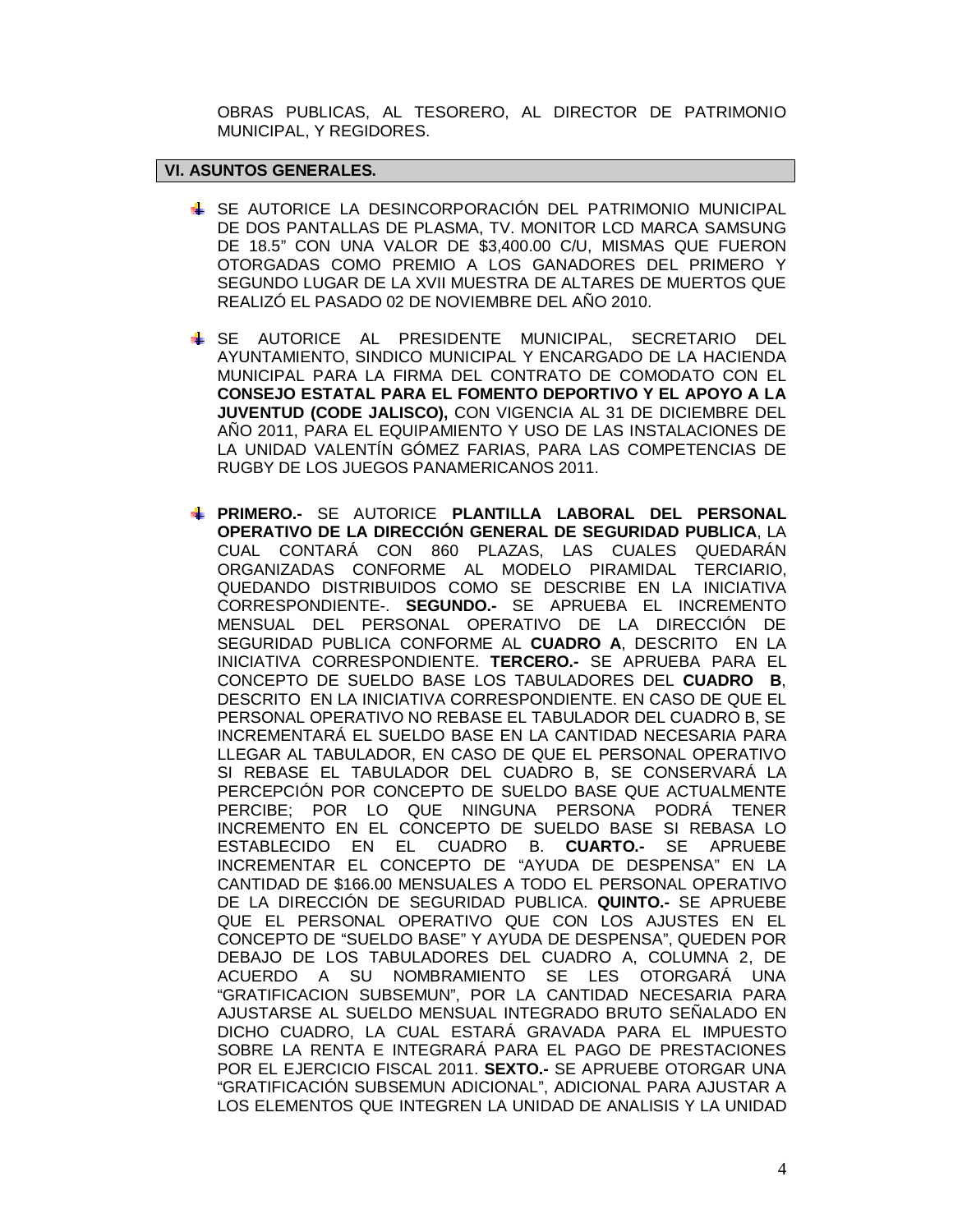DE REACCIÓN DE ACUERDO A SU NOMBRAMIENTO Y CONFORME AL CUADRO A, COLUMNAS 3 Y 4 RESPECTIVAMENTE; SI LOS ELEMENTOS YA REBASAN DICHOS TABULADORES YA NO SE OTORGARÁ CANTIDAD ALGUNA. ASI MISMO ESTA PRESTACION ESTARÁ CONDICIONADA A QUE PERMANEZCAN EN DICHAS UNIDADES, GRAVARÁ PARA EL IMPUESTO SOBRE LA RENTA, E INTEGRARÁ PARA EL PAGO DE PRESTACIONES POR EL EJERCICIO FISCAL 2011. **SEPTIMO.-** EL INCREMENTO SALARIAL, RENIVELACION Y GRATIFICACION SUBSEMUN SERÁ RETROACTIVO AL 01 DE ENERO 2011. **OCTAVO.-** OTORGAR UNA GRATIFICACIÓN UNICA AL PERSONAL OPERATIVO QUE NO RESULTE BENEFICIADO CON LA "GRATIFICACIÓN SUBSEMUN", POR LA CANTIDAD DE \$500.00.

- SE AUTORICE AL PRESIDENTE MUNICIPAL, SECRETARIO DEL AYUNTAMIENTO, SINDICO MUNICIPAL Y ENCARGADO DE LA HACIENDA MUNICIPAL PARA LA FIRMA DEL CONVENIO DE PRESTACION DE SERVICIOS PROFESIONALES CON LA EMPRESA DENOMINADA **INCIDE A.C. (INVESTIGACIÓN, CAPACITACIÓN E INTERVENCIÓN PARA EL DESARROLLO SOCIAL), PARA LLEVAR A CABO UN DIAGNOSTICO LOCAL SOBRE LA REALIDAD SOCIAL, ECONOMICA Y CULTURAL DE LA VIOLENCIA Y LA DELINCUENCIA,** POR LA CANTIDAD DE \$577,000.00 (QUINIENTOS SETENTA Y SIETE MIL PESOS 00/100 M.N.) MÁS IVA, CON RECURSOS DEL SUBSEMUN.
- SE SOLICITA SE MODIFIQUE EL ACUERDO TERCERO DE AYUNTAMIENTO DE FECHA 11 DE NOVIEMBRE DEL 2010, *PARA QUEDAR COMO SIGUE:* TERCERO.- SE FACULTA AL PRESIDENTE MUNICIPAL, SÍNDICO MUNICIPAL, SECRETARIO DEL AYUNTAMIENTO Y ENCARGADO DE LA HACIENDA MUNICIPAL, PARA FIRMAR EL INSTRUMENTO JURÍDICO RESPECTIVO CON LA INSTITUCIÓN FINANCIERA QUE OFREZCA LAS MEJORES CONDICIONES PARA FINANCIAR EL PROYECTO DE MODERNIZACIÓN MEDIANTE LA FIGURA DE ARRENDAMIENTO HASTA POR LA CANTIDAD DE \$84'602,109.48 (OCHENTA Y CUATRO MILLONES SEISCIENTOS DOS MIL CIENTO NOVENTA Y NUEVE PESOS 48./100 M.N.) INCLUYENDO IVA, MAS LOS COSTOS Y GASTOS FINANCIEROS. ASÍ MISMO SE AUTORIZA A QUE SE ESTABLEZCA COMO **GARANTÍA Y/O** FUENTE DE PAGO A TRAVÉS DE UN MANDATO IRREVOCABLE DE LAS OBLIGACIONES QUE SE LE GENEREN AL MUNICIPIO POR EL FINANCIAMIENTO, LOS INGRESOS PRESENTES Y FUTUROS QUE LE CORRESPONDAN AL MUNICIPIO, INCLUYENDO LAS PARTICIPACIONES FEDERALES NO COMPROMETIDAS Y QUE LE CORRESPONDAN CONFORME A LA LEY DE COORDINACIÓN FISCAL.
- SE AUTORICE AL ENCARGADO DE LA HACIENDA MUNICIPAL, A EROGAR LA CANTIDAD DE \$8'000,000.00 (OCHO MILLONES DE PESOS 00/100 M.N.), PARA LA **PUBLICIDAD** DEL PREMIO NACIONAL DE LA CERÁMICA Y LOS JUEGOS PANAMERICANOS GUADALAJARA 2011.
- **PRIMERO.-** SE AUTORIZA MODIFICAR EL ACUERDO DE FECHA 23 (VEINTITRÉS) DE ABRIL DE 2010 (DOS MIL DIEZ), QUE A SU VEZ MODIFICÓ EL DE FECHA 25 (VEINTICINCO) DE AGOSTO DE 2006 (DOS MIL SEIS), RESPECTO A LA PERMUTA DE OBRAS DE EDIFICACIÓN DEL DESARROLLO HABITACIONAL DENOMINADO "VILLA FONTANA RESIDENCIAL", PARA QUEDAR COMO SIGUE: SE APRUEBA LA PERMUTA DE LAS OBRAS DE EDIFICACIÓN QUE, CONFORME AL REGLAMENTO ESTATAL DE ZONIFICACIÓN EN SU ARTÍCULO 140, LE CORRESPONDE